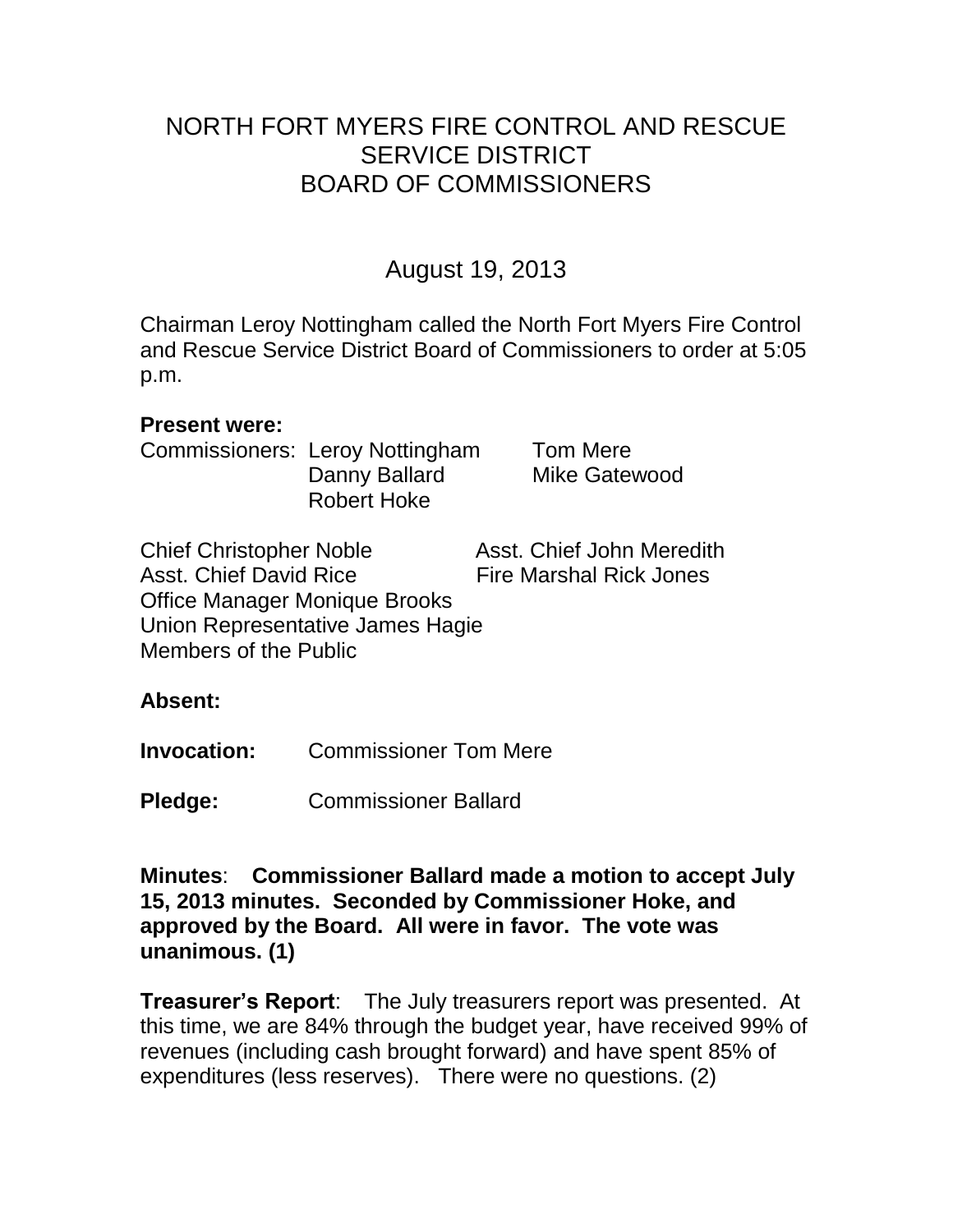## **Chief's Report:**

By Chief Noble-

- Weekly reports and monthly run sheet is attached
- The Collier County Consortium has been declined to write coverage. They have declined speaking at the Fire Chiefs Meeting this week. Commissioner Nottingham noted that the Commissioners Forum tried something like this, and it did not work for them. Chief Noble noted that the concept of the Consortium solved that multi-employer issue
- Representative Caldwell will be at the Chiefs Meeting to further discuss the fee assessment. Chief Noble noted that he has continued forwarding correspondence to the Commissioners. Commissioner Nottingham asked if anyone is currently using the fees, in this area? Chief Noble said that Bayshore Fire has received a price of approximately \$25,000 fee, to assess the feasibility of this type of revenue. The fee for the research is usually based on the number of parcels in your area.
- We are following the City of Fort Myers Fire lead, in the implementation of a Residential Knox Box program. We are working on the application and policy for the program. Commissioner Ballard wanted to know how we are spreading the word about the program? Chief Noble said that as of yet, we are not ready to go 100% with it. Commissioner Ballard added that we might want to contact the group that deals with the physically handicapped, he thinks it is Lee Cares.
- We got the Engine back from Hallmark this past weekend. Lt. Savinsky took the truck and he learned a lot. Hopefully, we are close to having the CAFS system fixed.

By Asst. Chief Meredith –

We exchanged 5 radios for 5 new ones, and we got 10 free batteries.

### **Training:**

Report is attached. There were no questions.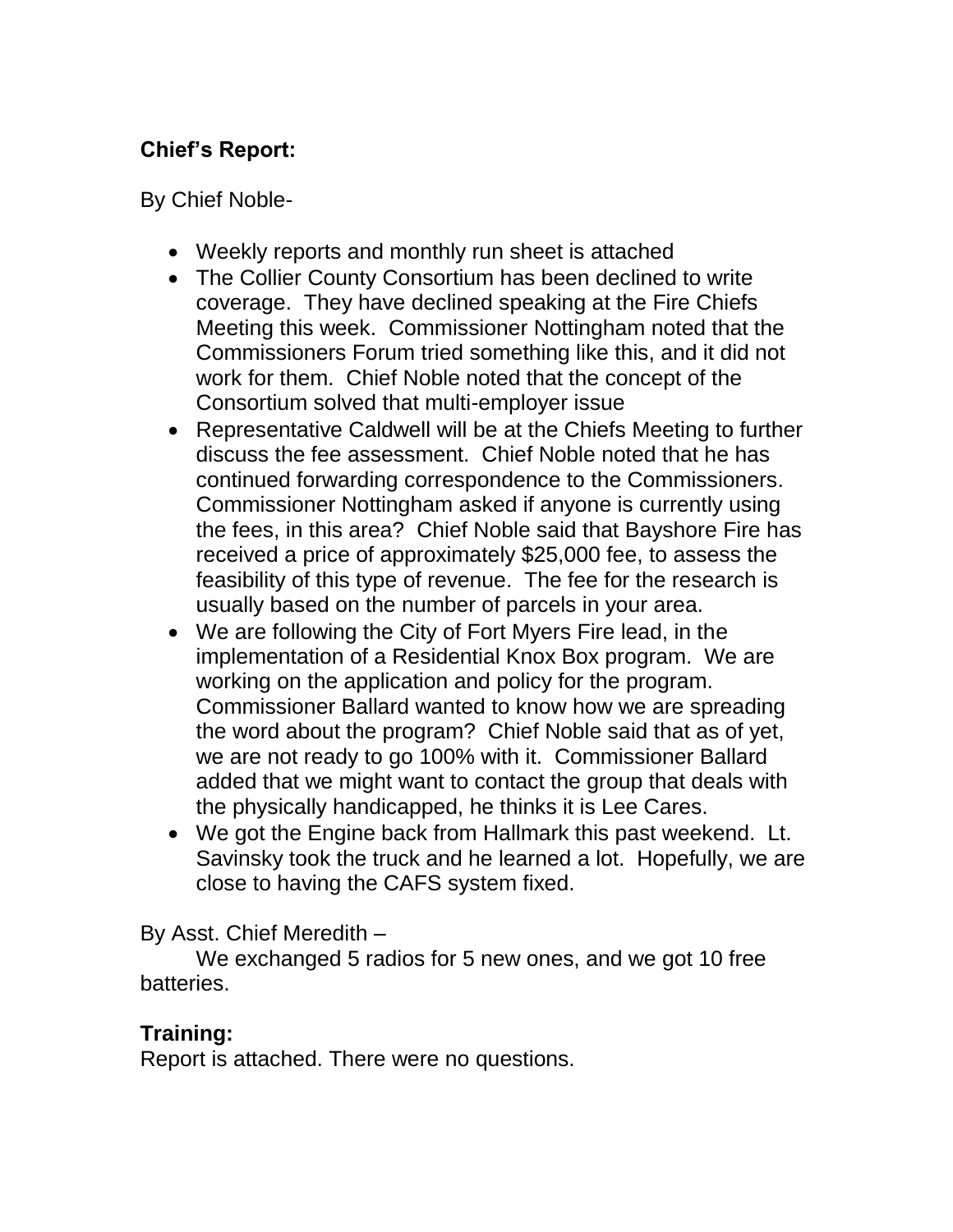**Fire Prevention:** Report is attached. Commissioner Ballard asked what the job site on Old 41 is? Fire Marshal Jones responded that it was a Uncle Bob's Storage facility. There were no other questions.

**Public Education:** Report is attached. There were no questions.

**Union:** Union Representative Hagie stated that negotiations went well, and basically the only changes being made, were verbage changes. Voting on the contract would be on September 3 and 4. There were no questions.

### **Old Business:**

Updates on projects:

Barrett Road Station- Roof and Shell are up. Framing should begin within the week

### **New Business:**

### **DROP POLICY -**

Chief Noble explained the DROP and FRS relationship. Under FRS Guidelines, an employee can be paid for up to 500 hours of their vacation time, and that amount is calculated in their final wage calculation.

Commissioner Nottingham asked what the benefit of paying this amount early was? Chief Noble explained that it went toward your retirement wage calculation. He then asked did it create a problem with sick leave? Chief Noble stated No, because these are separate. Chief Noble added that it is a benefit for the personnel entering the DROP, at no extra cost to the District. He says this in no way affects the contract, because it is only a policy. Commissioner Hoke added he feels this is good for personnel, because we are unable to give any raises.